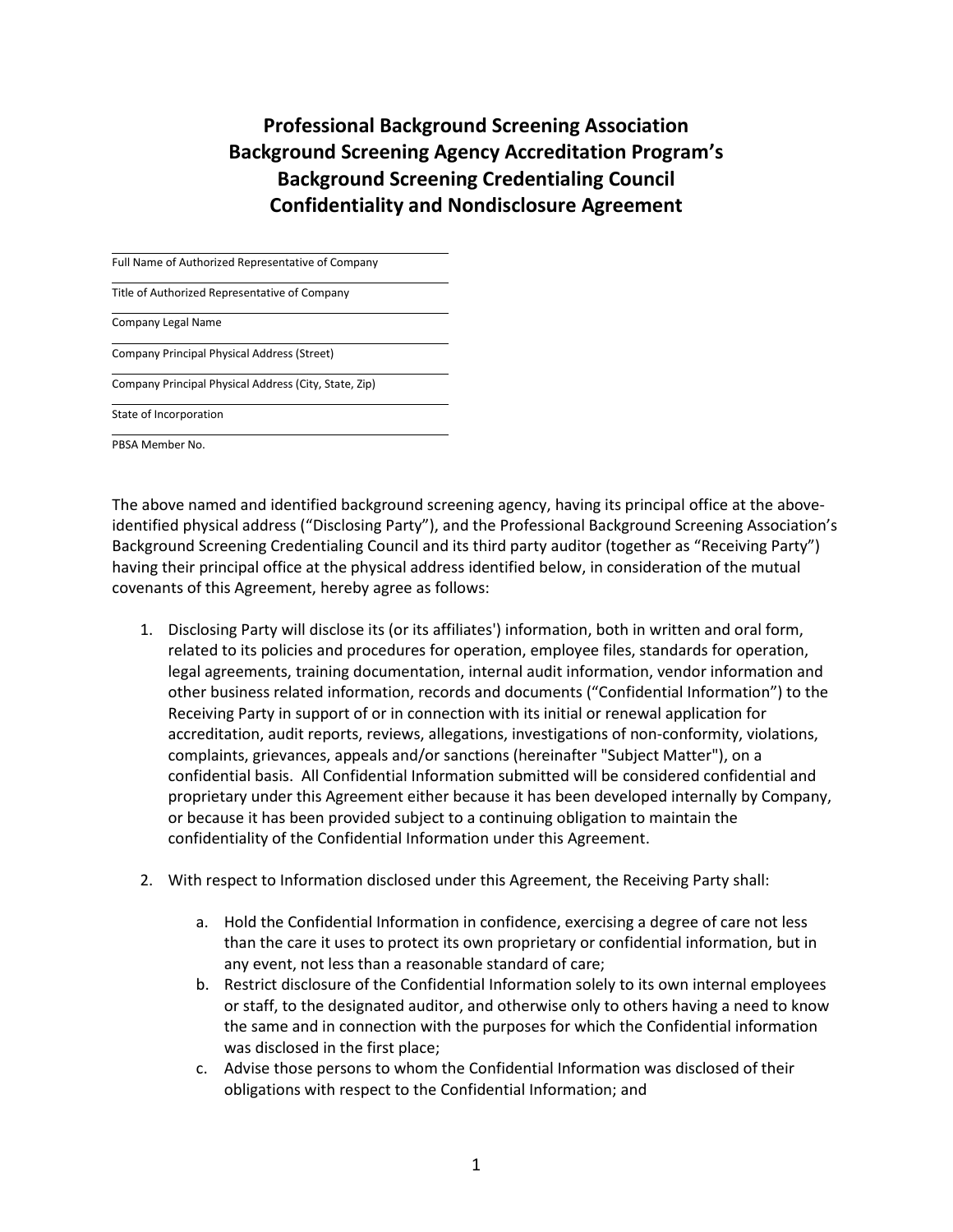- d. Use the Confidential Information only in connection with continuing correspondence and discussions by the parties concerning the Subject Matter, except as may otherwise be mutually agreed upon in writing.
- 3. The Information shall be deemed the property of the Disclosing Party and, upon request, the Receiving Party will return all Information received in tangible form to the Disclosing Party or will destroy all such Information at the Disclosing Party's direction, however Receiving Party shall be entitled to securely retain one (1) copy of such material. If either party loses or makes an unauthorized disclosure of the other party's Information, it shall notify such other party immediately and use reasonable efforts to retrieve the lost or wrongfully disclosed Information.
- 4. The Receiving Party shall have no obligation to preserve the proprietary nature of any Information which:
	- a. Was previously known to such party free of any obligation to keep it confidential; or
	- b. Is or becomes generally available to the public by other than unauthorized disclosure; or
	- c. Is developed by or on behalf of such party independent of any information furnished under this Agreement; or
	- d. Is received from a third party whose disclosure does not violate any confidentiality obligation; or
	- e. Is required to be disclosed by law or by any governmental agency having jurisdiction pursuant to an order to produce or in the course of a legal proceeding pursuant to a lawful request for discovery, provided, however, that if a party is so required to disclose the Information such party shall promptly notify the other patty of the order or request in discovery and reasonably cooperate with such other party if it elects (at its expense) to seek to limit or avoid such disclosure by any lawful means.
- 5. This Agreement shall be binding upon the parties hereto and their respective successors and assigns.
- 6. This Agreement shall be governed by and construed in accordance with the local laws of the State of North Carolina.
- 7. This Agreement shall become effective as of the date set forth below ("Effective Date"). The period of time following the Effective Date during which Disclosures of Information may take place under this Agreement shall be referred to as the "Information Disclosure Period". The obligations of the parties regarding disclosure of Information shall survive and continue beyond the expiration of the Confidential Information Disclosure Period and for so long as the BSCC deems that property retention of such Confidential Information is required by the laws applicable to the retention of business records of such nature.
- 8. The parties acknowledge that in the event of an unauthorized disclosure of a party's Information, the damages incurred by such party may be difficult if not impossible to ascertain, and that such party may seek injunctive relief against a party that breaches this Agreement.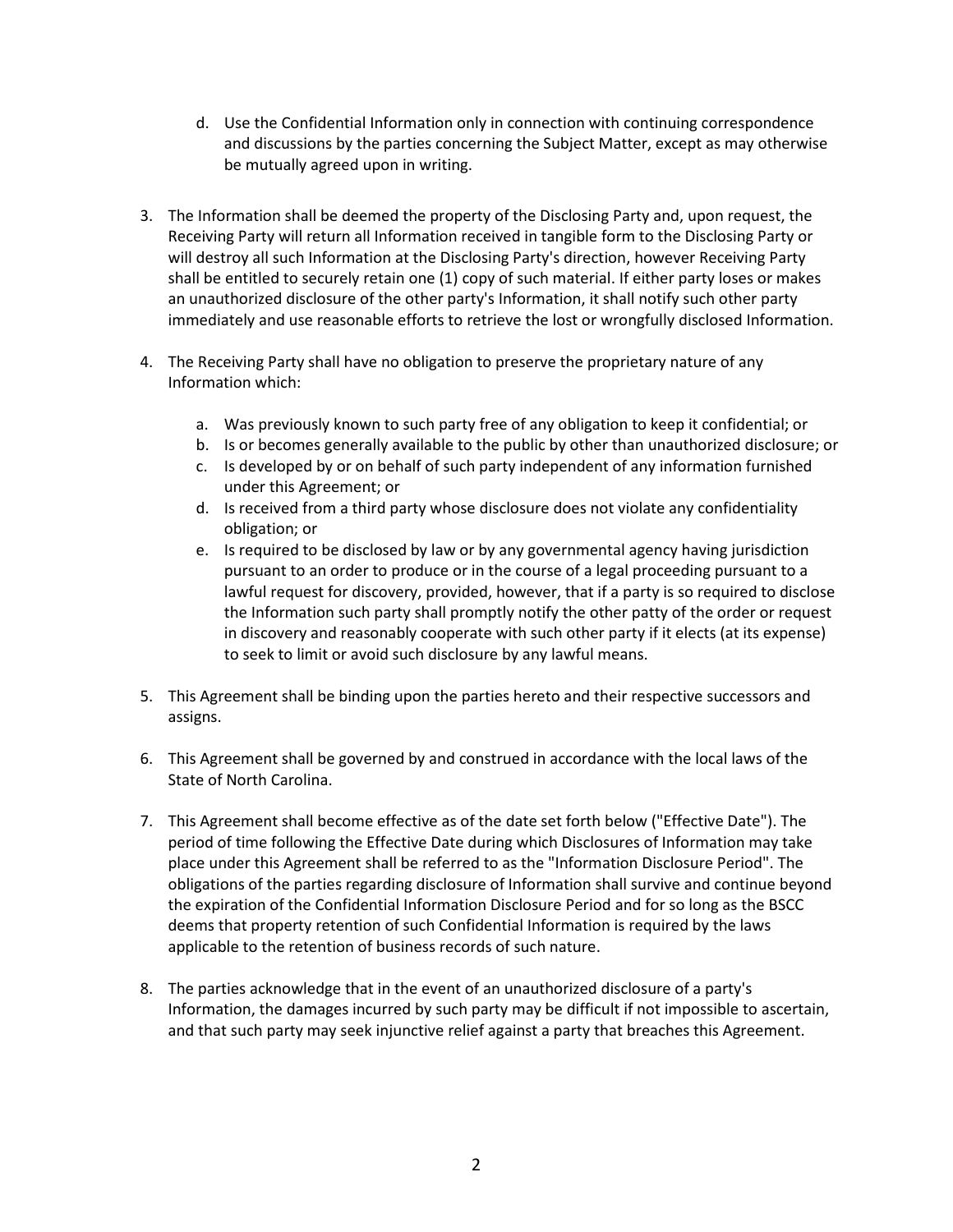- 9. The parties acknowledge and understand that this Agreement does not limit or restrict the ability of either party to engage in its respective business, nor does it limit either party's use or application of any Confidential Information or knowledge acquired independently of the other without breach of this Agreement in the course of such business.
- 10. This Agreement constitutes the entire understanding between the parties with respect to the Information provided hereunder. No amendment or modification of this Agreement shall be valid or binding on the parties unless made in writing and executed on behalf of each party by its duly authorized representative.
- 11. Each party represents that it has caused this Agreement to be executed on its behalf as of the date written below by a representative empowered to bind that party with respect to the undertakings and obligations contained herein.

Executed this \_\_ day of \_\_\_\_ 202\_ (the "Effective Date").

By "Disclosing Party" (as first identified above)

Print Name of Authorized Representative

Signature of Authorized Representative

Title of Authorized Representative

Company Name (must be same as first identified above)

Date of Signature

## By "Receiving Party" or "BSCC"

Melissa L. Sorenson Print Name of Authorized Representative

Signature of Authorized Representative Executive Director Title of Authorized Representative Professional Background Screening Association \_\_\_\_\_\_\_\_\_\_ Background Screening Credentialing Council Company Name (must be same as first identified above)

Date of Signature